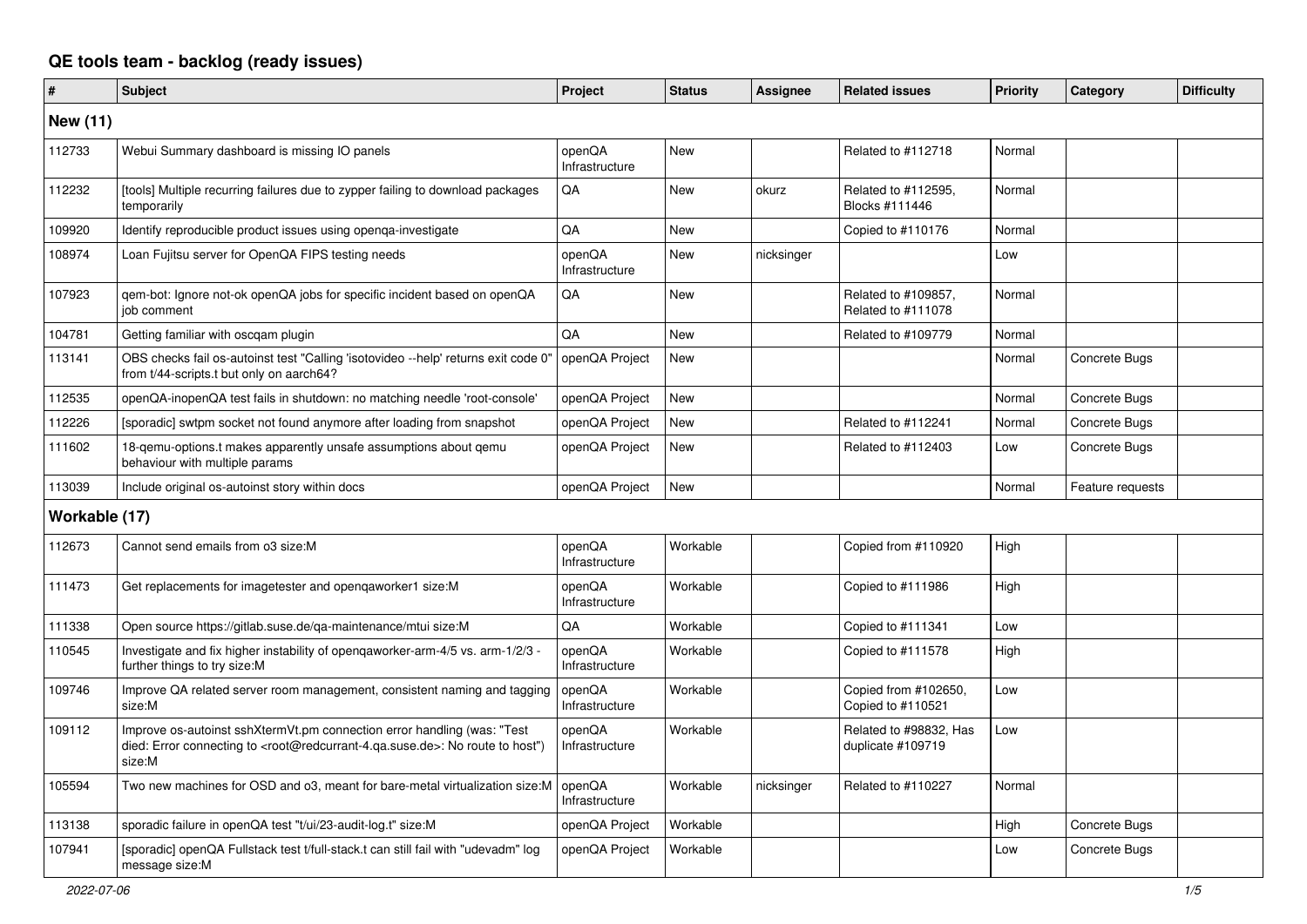| $\vert$ #       | <b>Subject</b>                                                                                                                                                                        | Project        | <b>Status</b> | <b>Assignee</b> | <b>Related issues</b>                                                                                                                                                              | <b>Priority</b> | Category         | <b>Difficulty</b> |
|-----------------|---------------------------------------------------------------------------------------------------------------------------------------------------------------------------------------|----------------|---------------|-----------------|------------------------------------------------------------------------------------------------------------------------------------------------------------------------------------|-----------------|------------------|-------------------|
| 113201          | Integrate spike solution for accessing VMWare's VNC-over-websockets into<br>os-autoinst's VNC console size:M                                                                          | openQA Project | Workable      |                 |                                                                                                                                                                                    | High            | Feature requests |                   |
| 113189          | Research where we need limits size:S                                                                                                                                                  | openQA Project | Workable      |                 |                                                                                                                                                                                    | Normal          | Feature requests |                   |
| 111770          | Limit finished tests on /tests, but query configurable and show complete<br>number of jobs size:S                                                                                     | openQA Project | Workable      |                 |                                                                                                                                                                                    | Low             | Feature requests |                   |
| 111066          | Document suggested workflows for multiple teams reviewing openQA test<br>results size:M                                                                                               | openQA Project | Workable      |                 |                                                                                                                                                                                    | Normal          | Feature requests |                   |
| 106056          | [virtualization][tools] Improve retry behaviour and connection error handling in<br>backend::ipmi (was: "Fail to connect opengaipmi5-sp.ga.suse.de on our osd<br>environment") size:M | openQA Project | Workable      |                 | Related to #102650                                                                                                                                                                 | Low             | Feature requests |                   |
| 100967          | Use more perl signatures - openQA size:M                                                                                                                                              | openQA Project | Workable      | okurz           | Copied from #99663,<br>Copied to #105127                                                                                                                                           | Low             | Feature requests |                   |
| 99663           | Use more perl signatures - os-autoinst size:M                                                                                                                                         | openQA Project | Workable      | okurz           | Related to #102146,<br>Related to #104986,<br>Related to #104520,<br>Related to #106654,<br>Related to #108323,<br>Related to #110983,<br>Related to #112319,<br>Copied to #100967 | Low             | Feature requests |                   |
| 81899           | [easy][beginner] Move code from isotovideo to a module size: M                                                                                                                        | openQA Project | Workable      | okurz           | Related to #108530                                                                                                                                                                 | Low             | Feature requests |                   |
| In Progress (4) |                                                                                                                                                                                       |                |               |                 |                                                                                                                                                                                    |                 |                  |                   |
| 111341          | Open source https://gitlab.suse.de/qa-maintenance/qam-oscplugin/ size:M                                                                                                               | QA             | In Progress   | osukup          | Copied from #111338                                                                                                                                                                | Normal          |                  |                   |
| 113282          | Many incompletes due to VNC error "backend died: unexpected end of data at<br>/usr/lib/os-autoinst/consoles/VNC.pm line 183.", especially on o3/aarch64                               | openQA Project | In Progress   | mkittler        | Related to #111004                                                                                                                                                                 | Normal          | Concrete Bugs    |                   |
| 111992          | Deal with QEMU and OVMF default resolution being 1280x800, affecting (at<br>least) gxl size:M                                                                                         | openQA Project | In Progress   | tinita          |                                                                                                                                                                                    | High            | Feature requests |                   |
| 95783           | Provide support for multi-machine scenarios handled by openqa-investigate<br>size:M                                                                                                   | openQA Project | In Progress   | mkittler        | Related to #103425,<br>Related to #71809.<br>Related to #69976,<br>Related to #107014,<br>Related to #110518,<br>Related to #110530,<br>Related to #110176,<br>Copied from #81859  | Normal          | Feature requests |                   |
| Blocked (35)    |                                                                                                                                                                                       |                |               |                 |                                                                                                                                                                                    |                 |                  |                   |
| 112367          | [tools] python-paramiko on Leap/SLE throws exception with ed25519 key<br>size:M                                                                                                       | QA             | Blocked       | jbaier cz       |                                                                                                                                                                                    | Normal          |                  |                   |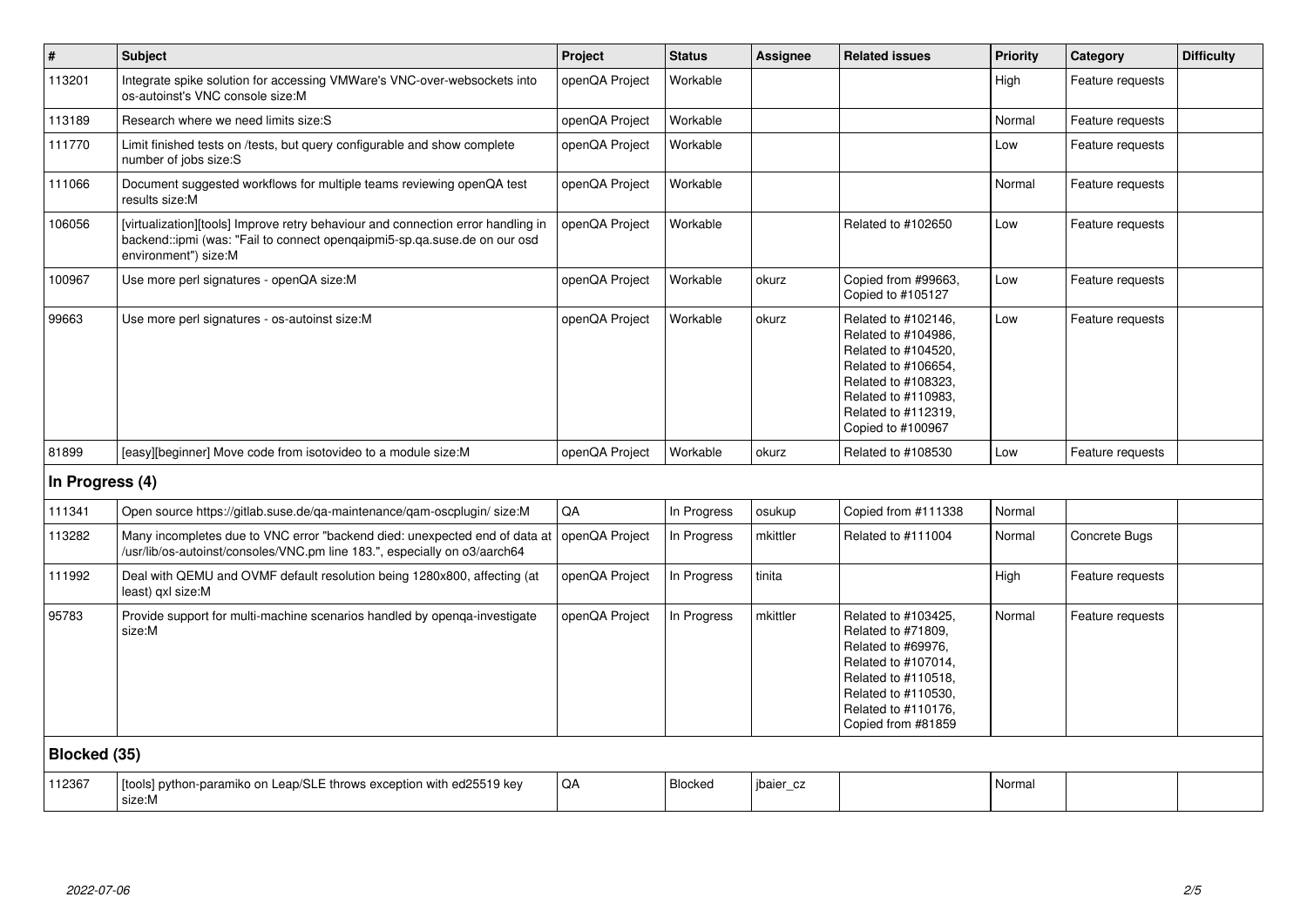| $\vert$ # | <b>Subject</b>                                                                                                                                                                                                              | Project                  | <b>Status</b>  | <b>Assignee</b> | <b>Related issues</b>                                                                                                                                    | <b>Priority</b> | Category         | <b>Difficulty</b> |
|-----------|-----------------------------------------------------------------------------------------------------------------------------------------------------------------------------------------------------------------------------|--------------------------|----------------|-----------------|----------------------------------------------------------------------------------------------------------------------------------------------------------|-----------------|------------------|-------------------|
| 111446    | openQA-in-openQA tests fail due to corrupted downloaded rpm<br>auto_review:"Test died: command '.*zypper -n in<br>os-autoinst-distri-opensuse-deps' failed at<br>openqa//tests/install/test_distribution.pm line 1.*":retry | QA                       | <b>Blocked</b> | okurz           | Blocked by #112232                                                                                                                                       | Low             |                  |                   |
| 111347    | [saga][epic] Properly maintained Maintenance QA tooling                                                                                                                                                                     | QA                       | Blocked        | okurz           | Copied from #99303                                                                                                                                       | Normal          |                  |                   |
| 110920    | Emails from 03 are rejected by mx2.suse.de for certain sender/recipients<br>size:S                                                                                                                                          | openQA<br>Infrastructure | Blocked        | okurz           | Copied from #110629,<br>Copied to #112673                                                                                                                | High            |                  |                   |
| 110884    | [epic] Properly maintained open source mtui+oscqam                                                                                                                                                                          | QA                       | Blocked        | okurz           |                                                                                                                                                          | Normal          |                  |                   |
| 103736    | Make aarch64 machine chan-1 up and running after it is broken size:M                                                                                                                                                        | openQA<br>Infrastructure | Blocked        | nicksinger      |                                                                                                                                                          | High            |                  |                   |
| 97862     | More openQA worker hardware for OSD size:M                                                                                                                                                                                  | openQA<br>Infrastructure | Blocked        | okurz           | Copied from #97043,<br>Copied to #104970                                                                                                                 | High            |                  |                   |
| 96539     | Conclude migration of gam.suse.de                                                                                                                                                                                           | QA                       | <b>Blocked</b> | okurz           |                                                                                                                                                          | Normal          |                  |                   |
| 94105     | [epic] Use feedback from openga-investigate to automatically inform on github<br>pull requests, open tickets, weed out automatically failed tests                                                                           | QA                       | <b>Blocked</b> | okurz           | Related to #91773,<br>Related to #107014                                                                                                                 | Normal          |                  |                   |
| 91646     | [saga][epic] SUSE Maintenance QA workflows with fully automated testing,<br>approval and release                                                                                                                            | QA                       | Blocked        | okurz           | Copied to #99303                                                                                                                                         | Normal          |                  |                   |
| 101048    | [epic] Investigate and fix higher instability of openqaworker-arm-4/5 vs.<br>$arm-1/2/3$                                                                                                                                    | openQA Project           | Blocked        | mkittler        | Related to #101030                                                                                                                                       | High            | Concrete Bugs    |                   |
| 98952     | [epic] t/full-stack.t sporadically fails "clickElement: element not interactable"<br>and other errors                                                                                                                       | openQA Project           | Blocked        | mkittler        | Related to #101734                                                                                                                                       | Low             | Concrete Bugs    |                   |
| 109846    | [epic] Ensure all our database tables accomodate enough data, e.g. bigint for<br>id's                                                                                                                                       | openQA Project           | Blocked        | okurz           | Copied from #109836                                                                                                                                      | Normal          | Feature requests |                   |
| 109740    | [epic] Stable os-autoinst unit tests with good coverage                                                                                                                                                                     | openQA Project           | Blocked        | okurz           | Related to #109620                                                                                                                                       | Low             | Feature requests |                   |
| 109668    | [saga][epic] Stable and updated non-gemu backends for SLE validation                                                                                                                                                        | openQA Project           | Blocked        | okurz           | Related to #37339                                                                                                                                        | High            | Feature requests |                   |
| 109659    | [epic] More remote workers                                                                                                                                                                                                  | openQA Project           | Blocked        | okurz           |                                                                                                                                                          | Low             | Feature requests |                   |
| 109656    | [epic] Stable non-gemu backends                                                                                                                                                                                             | openQA Project           | Blocked        | okurz           | Related to #99345                                                                                                                                        | Normal          | Feature requests |                   |
| 108530    | os-autoinst plugins: x11_start_program from os-autoinst-distri-openQA<br>dynamically loaded from another git repo size:M                                                                                                    | openQA Project           | Blocked        | cdywan          | Related to #81899                                                                                                                                        | Normal          | Feature requests |                   |
| 108527    | [epic] os-autoinst plugins (or wheels or leaves or scrolls) for scalable code<br>reuse of helper functions and segmented test distributions                                                                                 | openQA Project           | Blocked        | okurz           | Copied from #106922                                                                                                                                      | Normal          | Feature requests |                   |
| 106922    | [epic][sporadic] openqa_from_git fails in dashboard due to<br>ensure_unlocked_desktop not expecting password entry screen in case of<br>locked desktop auto_review:"match=desktop-runner,screenlock timed<br>out.*":retry   | openQA Project           | Blocked        | okurz           | Related to #103122,<br>Related to #92092,<br>Related to #44441,<br>Related to #46589,<br>Related to #64078,<br>Copied from #106919,<br>Copied to #108527 | Normal          | Feature requests |                   |
| 103971    | [epic] Easy *re*-triggering and cloning of multi-machine tests                                                                                                                                                              | openQA Project           | Blocked        | mkittler        | Related to #66071                                                                                                                                        | Normal          | Feature requests |                   |
| 103962    | [saga][epic] Easy multi-machine handling: MM-tests as first-class citizens                                                                                                                                                  | openQA Project           | Blocked        | mkittler        | Copied to #112862                                                                                                                                        | Normal          | Feature requests |                   |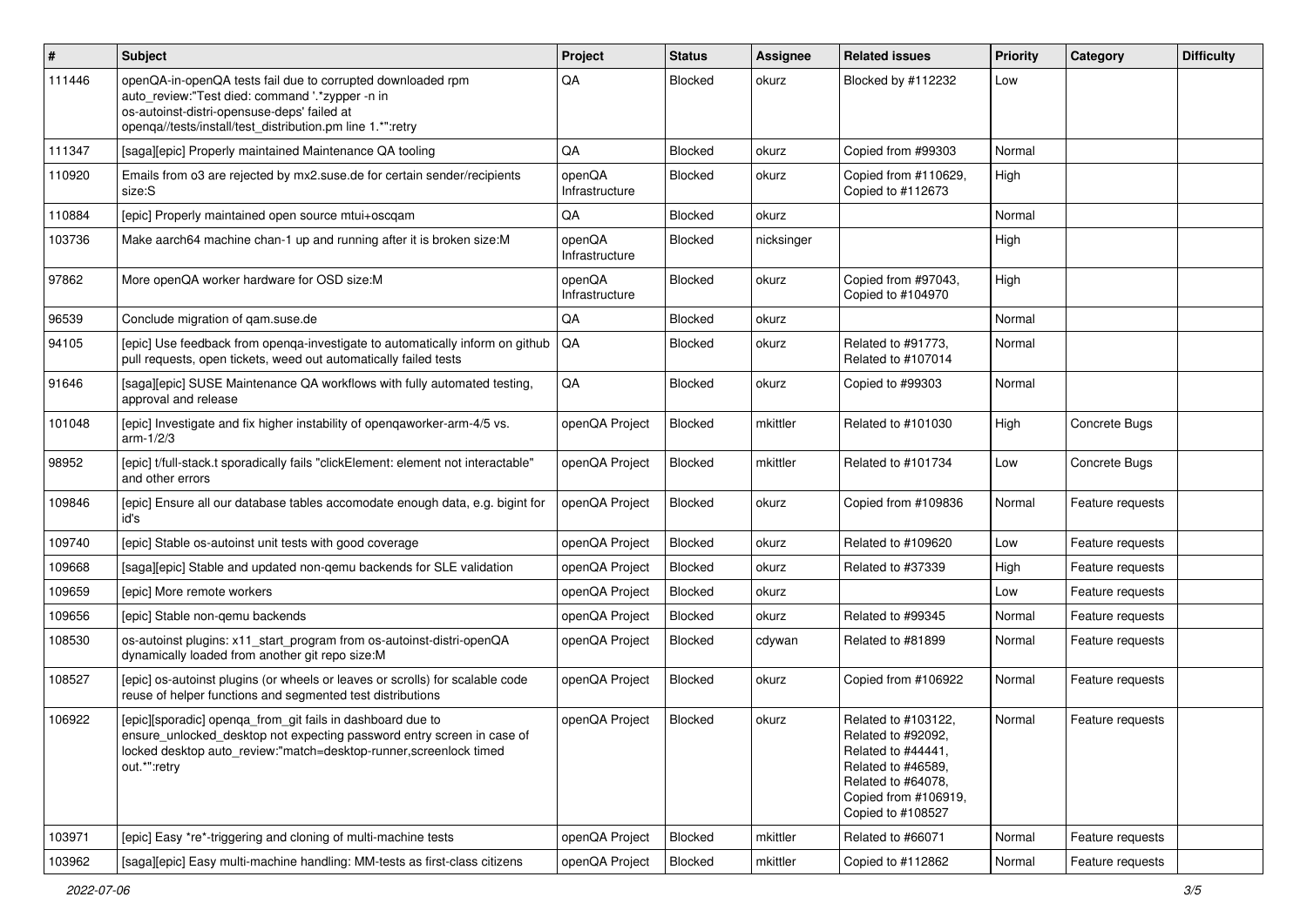| $\vert$ #     | Subject                                                                                                                   | Project                  | <b>Status</b> | <b>Assignee</b> | <b>Related issues</b>                                                               | <b>Priority</b> | Category                  | <b>Difficulty</b> |
|---------------|---------------------------------------------------------------------------------------------------------------------------|--------------------------|---------------|-----------------|-------------------------------------------------------------------------------------|-----------------|---------------------------|-------------------|
| 100688        | [epic][virtualization][3rd party hypervisor] Add svirt backend compatibility for<br>vmware 7.0                            | openQA Project           | Blocked       | okurz           |                                                                                     | High            | Feature requests          |                   |
| 99831         | [epic] Better handle minion tasks failing with "Job terminated unexpectedly"                                              | openQA Project           | Blocked       | mkittler        |                                                                                     | Normal          | Feature requests          |                   |
| 99660         | [epic] Use more perl signatures in our perl projects                                                                      | openQA Project           | Blocked       | okurz           |                                                                                     | Low             | Feature requests          |                   |
| 98472         | [epic] Scale out: Disaster recovery deployments of existing openQA<br>infrastructures                                     | openQA Project           | Blocked       | okurz           |                                                                                     | Normal          | Feature requests          |                   |
| 97190         | Limit size of initial requests everywhere, e.g. /, /tests, etc., over webUI and<br><b>API</b>                             | openQA Project           | Blocked       | okurz           | Related to #41054,<br>Related to #110680,<br>Related to #110677                     | Normal          | Feature requests          |                   |
| 96263         | [epic] Exclude certain Minion tasks from "Too many Minion job failures alert"<br>alert                                    | openQA Project           | Blocked       | okurz           | Related to #96197,<br>Related to #98499.<br>Related to #70768                       | Normal          | Feature requests          |                   |
| 92854         | [epic] limit overload of openQA webUI by heavy requests                                                                   | openQA Project           | Blocked       | okurz           | Copied from #92770                                                                  | Normal          | Feature requests          |                   |
| 91914         | [epic] Make reviewing openQA results per squad easier                                                                     | openQA Project           | Blocked       | okurz           | Related to #52655.<br>Related to #93710,<br>Copied from #91467,<br>Copied to #99306 | Normal          | Feature requests          |                   |
| 81060         | [epic] openQA web UI in kubernetes                                                                                        | openQA Project           | Blocked       | okurz           | Related to #76978                                                                   | Low             | Feature requests          |                   |
| 80150         | [epic] Scale out openQA: Easier openQA setup                                                                              | openQA Project           | Blocked       | okurz           |                                                                                     | Normal          | Feature requests          |                   |
| 80142         | [saga][epic] Scale out: Redundant/load-balancing deployments of openQA,<br>easy containers, containers on kubernetes      | openQA Project           | Blocked       | okurz           | Related to #80466,<br>Related to #92893,<br>Related to #110497                      | High            | Feature requests          |                   |
| 111860        | [epic] Upgrade all our infrastructure, e.g. o3+osd workers+webui and<br>production workloads, to openSUSE Leap 15.4       | openQA Project           | Blocked       | okurz           | Copied from #99183                                                                  | Normal          | Organisational            |                   |
| 99579         | [epic][retro] Follow-up to "Published QCOW images appear to be<br>uncompressed"                                           | openQA Project           | Blocked       | okurz           | Related to #96557,<br>Copied from #99246                                            | Low             | Organisational            |                   |
| Feedback (12) |                                                                                                                           |                          |               |                 |                                                                                     |                 |                           |                   |
| 113087        | [qa-tools][qem-bot] malformed data in smelt incident causes smelt sync fail                                               | QA                       | Feedback      | okurz           |                                                                                     | High            |                           |                   |
| 112916        | postgresql.conf is invalid after recent salt changes size:M                                                               | openQA<br>Infrastructure | Feedback      | okurz           | Copied from #112718                                                                 | Normal          |                           |                   |
| 112898        | Minion workers alert triggering on and off size:M                                                                         | QA                       | Feedback      | okurz           | Related to #96380                                                                   | High            |                           |                   |
| 111998        | Make our SLE related tooling work with upcoming changes to build suse de<br>(2FA and ssh key based authentication) size:M | QA                       | Feedback      | mkittler        |                                                                                     | High            |                           |                   |
| 111986        | Ensure uno openganet opensuse org is properly used                                                                        | openQA<br>Infrastructure | Feedback      | okurz           | Copied from #111473                                                                 | Normal          |                           |                   |
| 111171        | Handle installation of new FC switch                                                                                      | openQA<br>Infrastructure | Feedback      | okurz           |                                                                                     | Low             |                           |                   |
| 109737        | [opensuse][sporadic] test fails in chromium due to lost characters when typing<br>in the address bar size:M               | openQA Tests             | Feedback      | cdywan          | Related to #107632                                                                  | High            | Bugs in existing<br>tests |                   |